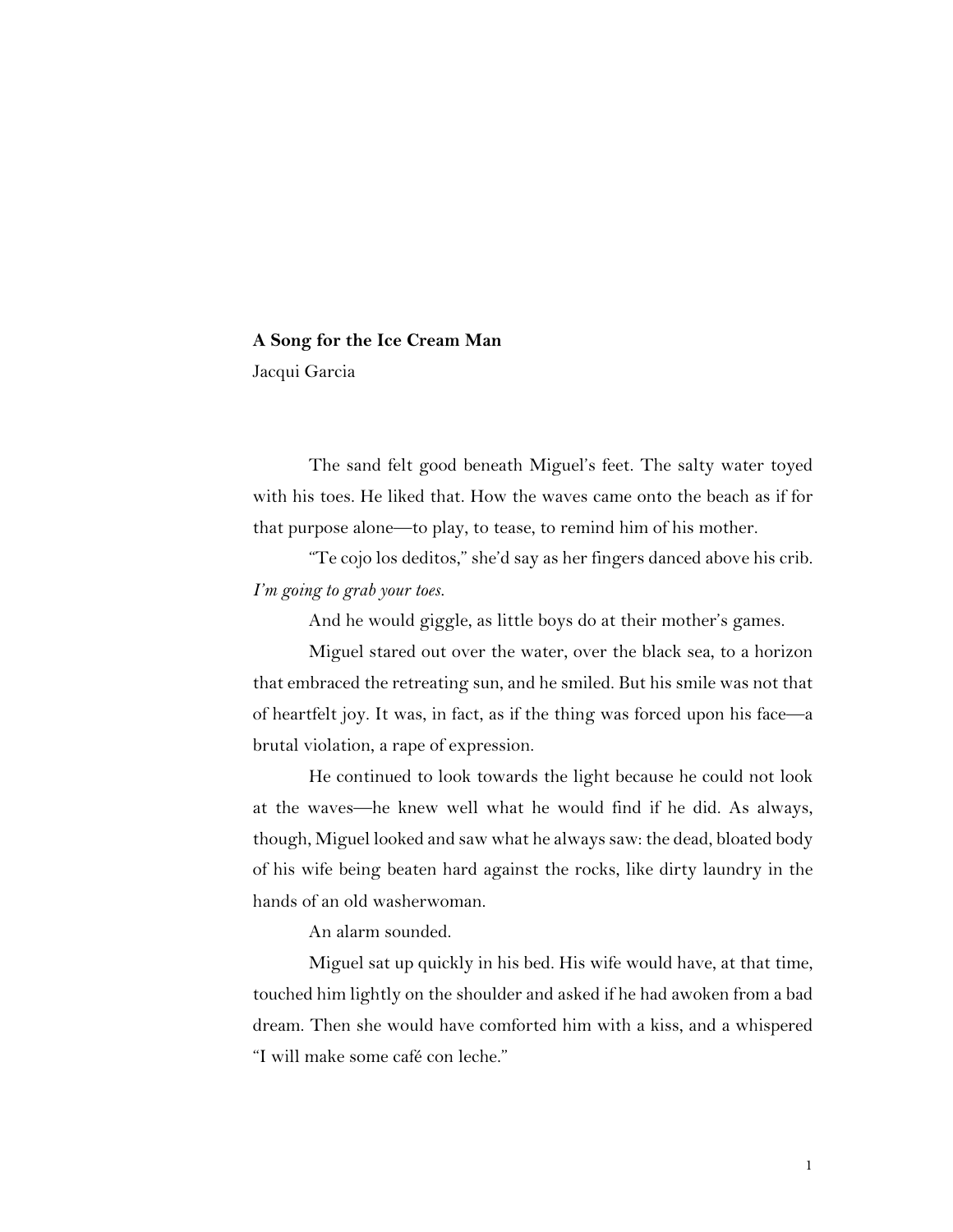Sonia would have done so without even thinking. She would have done so, gladly, had she not died some six months earlier in a brutal car accident.

Miguel, out of habit, rose slowly. Even though his wife's body was absent from the bed, it did not matter. Careful, his mind would still say. Do not get up too quickly or you will wake her.

Yes, his wife was absent from his side. Her touch, absent from his skin. Her face, absent from his eyes. But in his heart she was as close to him as his own flesh, flesh that now draped on his thin form like a toolarge coat on a too-small man.

Outside, Miami was gripped tight in that moment of neither day nor darkness, the sun seemingly caught in the sky like a lightning bug in a child's fist. In the sliver of escaping light, Miguel went to make some café, remembering as he did that he had run out the day before.

"Mierda!" he said out loud as he entered the kitchen, the cold tile floor reminding him that he had also forgotten to put on his slippers.

He opened the door of the refrigerator, peered into the bright, emptiness of it and shook his head. With a deep sigh, he decided he would stop at El Frutero and get some café before beginning his workday.

Miguel hadn't been to El Frutero in quite a while. Although he liked the people and the social routine it provided, going there had simply become too depressing. After Sonia's death, everyone treated him as if he were not a husband turned widower, but a child made an orphan. He would approach the counter and conversations would cease immediately, cut off about as swiftly and mercifully as a mangled limb in a battlefield hospital.

The women, more noticeable than the men, would shake their heads slowly. Their bodies, though busy with work, would nonetheless slump under the weight of sympathy and sadness. Their pity made everything he put in his mouth taste bitter, even the perfect cubes of sugar. So, he stopped going. Had he put his mind to it, Miguel would have calculated that it had been two months and three days since he had last stood at the restaurant's counter.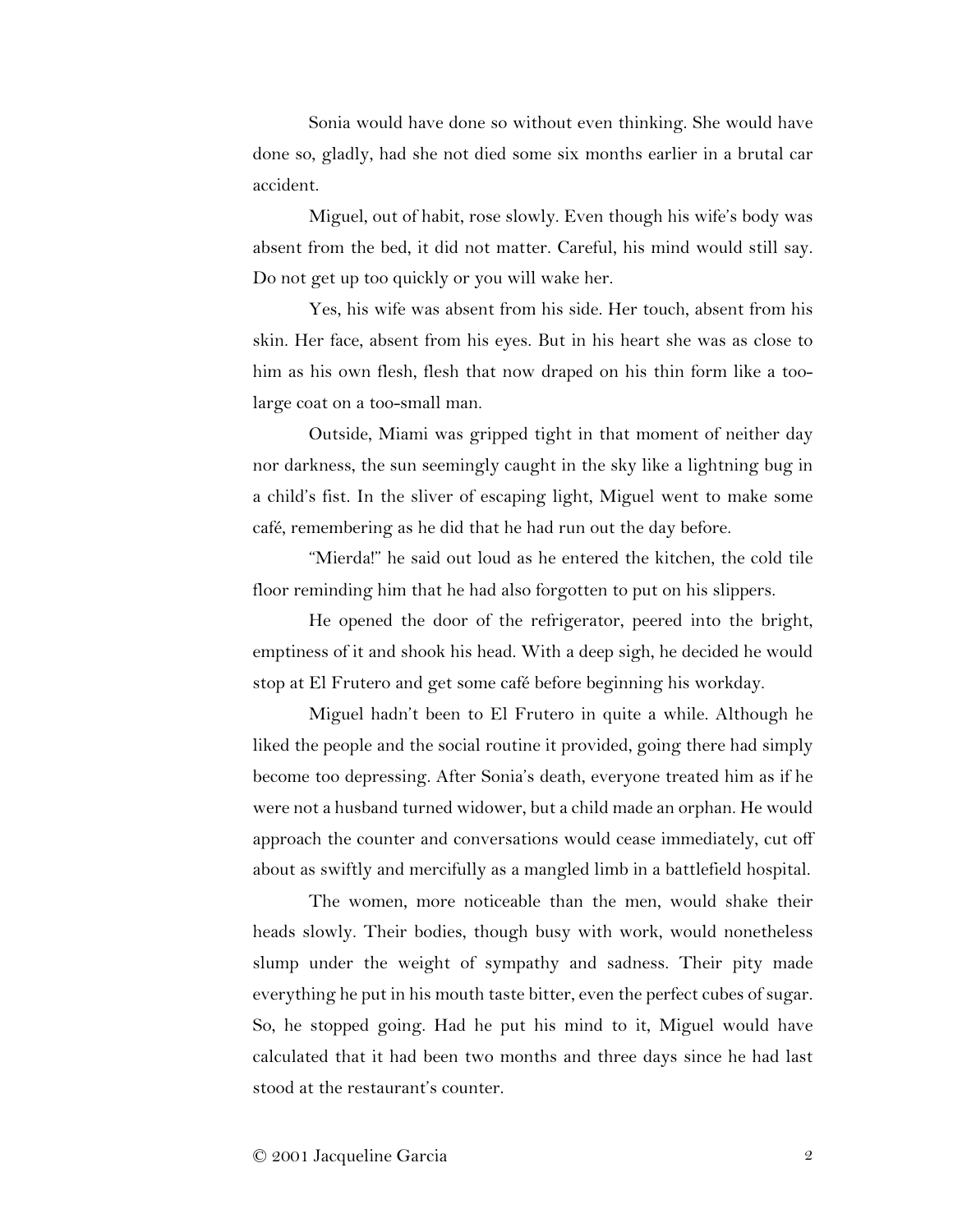Miguel dressed, grabbed the keys to the ice cream truck, and stepped out into the morning. Already the air was thick with heat. Nothing new for Miami–it was, after all, July.

He walked to the truck and got in. The old smell within always revived him. He liked the comfort it offered so selflessly. By the time he had warmed the engine and nudged the gearshift into drive, the sun was already seizing the cloudless sky, a sure victor.

Pulling into the parking lot of El Frutero, Miguel quickly recognized several of the men there, most of who frequented the place as regularly as nuns did the confessional. To Miguel, they were neither strangers nor friends. They were self-chosen exiles, Cubans who worked as hard as he did with blood as red as his.

As they drank their cafés, the men allowed themselves the opportunity to share the sort of important news rarely reported on TV. Mostly, they discussed who was hiring, who was firing, who was in need of a job, and whose wife was caught having an affair with whom. It was never gossip, for men did not do such things. It was simply an exchange of information. And the conversation, when spread thin like butter on hot Cuban bread, would always turn to how difficult life was, and how little money they had to send to their families still struggling in Cuba.

"Oye! Mira! Miguel!" Rosa called from behind the counter, having wanted to do so from the moment she had seen his ice cream truck turning into the parking lot, but choosing to wait until he was within earshot.

The men turned. And they looked. Yes, the man walking towards them was very much Miguel. Pedro and Tomas looked at each other and shared a confirming nod—they knew the story they had heard of him selling the truck the week prior was not true.

"Buenos dias," Miguel said with an obligatory smile as he approached the counter.

"Buenos dias," the men replied, smiling along with him.

Yet it was sincerity, not ceremony, that made the men react warmly. The truth was that Miguel had been missed. He was as funny as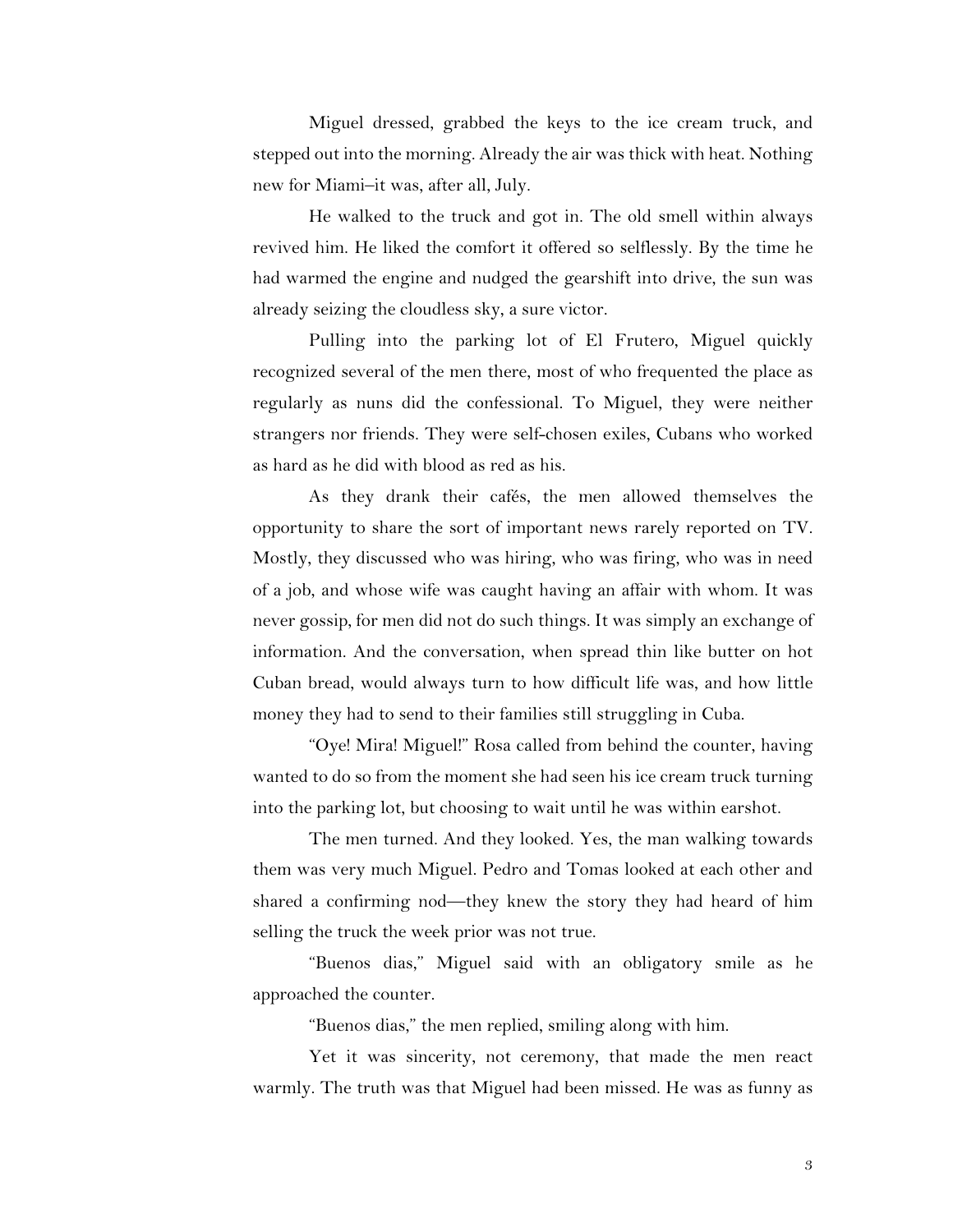he was quiet, a simple man who picked his words as carefully as a young girl would pick flowers for her first love.

"Un café?" Rosa asked, knowing quite well that was why he was there.

"Si, gracias," he said.

The men stood, watching him as they sipped and slurped from tiny white paper cups. He looks tired, thought one. He looks grayer, thought another. How thin, thought Rosa as she poured the café.

"You need to eat something," she said and went to get the bit of breakfast she felt he needed but had not asked for.

Miguel did not respond. Instead, he stared at the café for no other reason than because it was there, and he was there, and it was as black as the waves in his nightmare.

Rosa placed a warm guava pastry before him.

Miguel gave a nod and said "gracias" just as he took a bite, the flakes of it falling onto his worn work shirt.

Everyone continued to stare at him in silence. Finally, Jose Peña spoke.

"Oye, Miguel! I guess the ice cream truck's been doing good for you. My son says you are always out of those chocolate ice cream bars he likes."

Miguel paused pensively.

"No, I have them," he said as he took a languid sip. "I just think your son needs to go on a diet."

A wink from Miguel, followed by relieved laughter from the men. Jose called him a son-of-a-bitch and smiled. And with that, the routine was begun anew, and the men remembered it was a day of work, and to work they each went.

"You want something more?" Rosa asked, wiping down the counter and collecting her tips, not that the coins and pesos mattered much since she was the owner. Still, the men did it because that is what one did. After all, who would not tip for good service?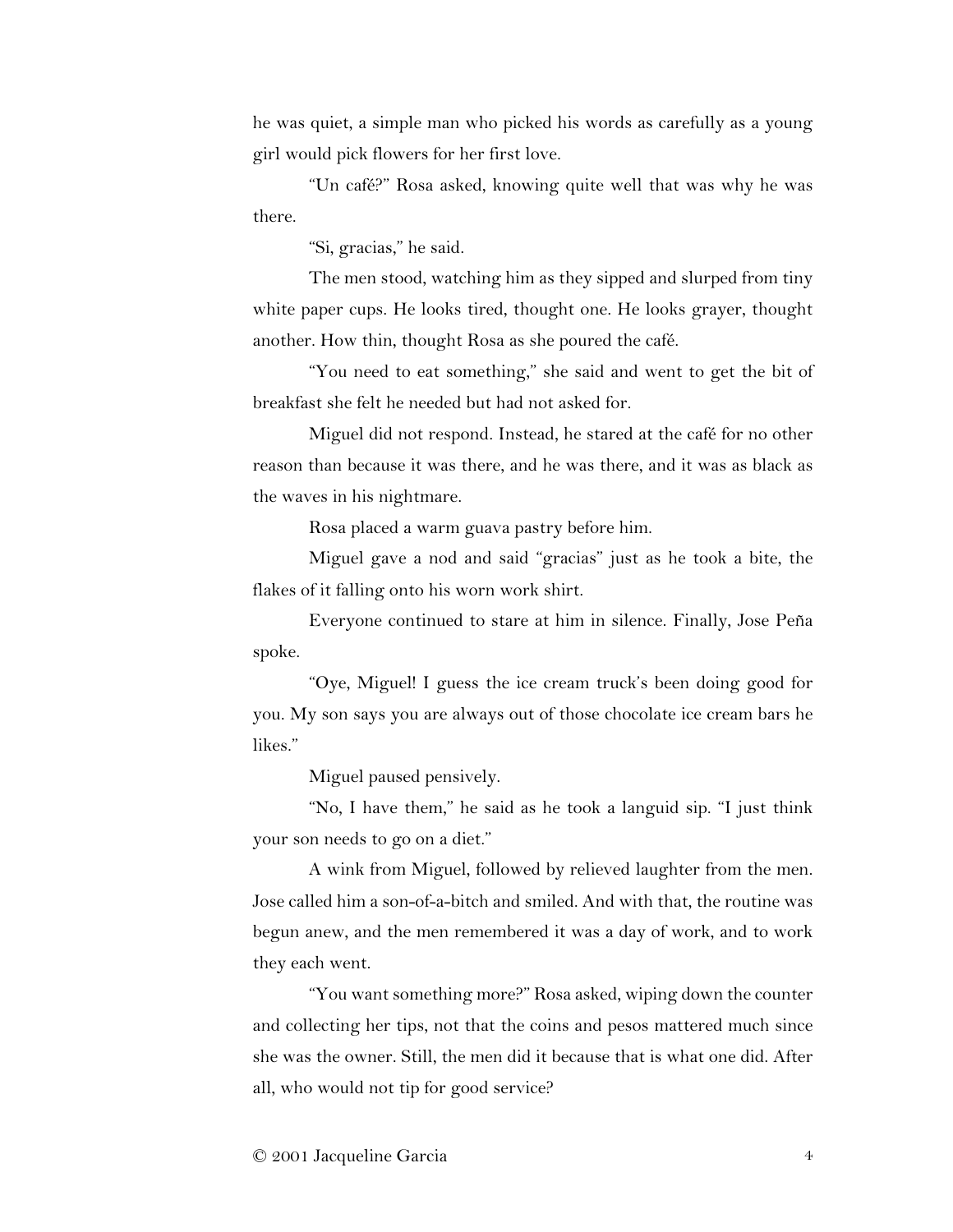"Si. I'll take un café to go," Miguel said, and Rosa began brewing more.

He was glad he thought to do so, considering how little he had been sleeping.

"Gracias, Rosa," he said as he put his money on the counter and took the small Styrofoam cup.

"My pleasure, mijo," she said and took the money without looking at him directly but watched him intently as he walked away.

"Que triste," she said under breath. *How sad.*

Settling back into the truck, Miguel thought about how much his life had changed over the past few years. The turns that he did not see coming, the canyons that he could not climb out of, the caverns that kept him closed away from the world.

"Asi es la vida," he said with a sigh.

That's life–a saying intended to soothe one's spirit, he supposed, but only confirmed that life would be no different had he control over any part of it.

It was a little past nine when he got on the highway. Today, he decided, he would go up to Broward County. It was where he headed when the local neighborhoods would get congested with other ice cream trucks. Had it not been for Rosa, he never would have considered going up north where the rich people lived.

"Kids up there have money. Go see for yourself. What's the worst that could happen?"

Of course, she had said those words when his Sonia was still alive and planning their future. "For our house," he remembered her saying as she put every spare dollar into her money jar. Since getting the ice cream truck at the police auction, they had saved almost five thousand dollars. The money had been barely enough to cover the funeral expenses.

Miguel always disliked the drive up, unlike the drive home, which was something he always looked forward to. As he saw it, if it had been a good day, he was happy. If it had been a bad day, he was still happy because it was over and he could think of tomorrow. But the drive up always made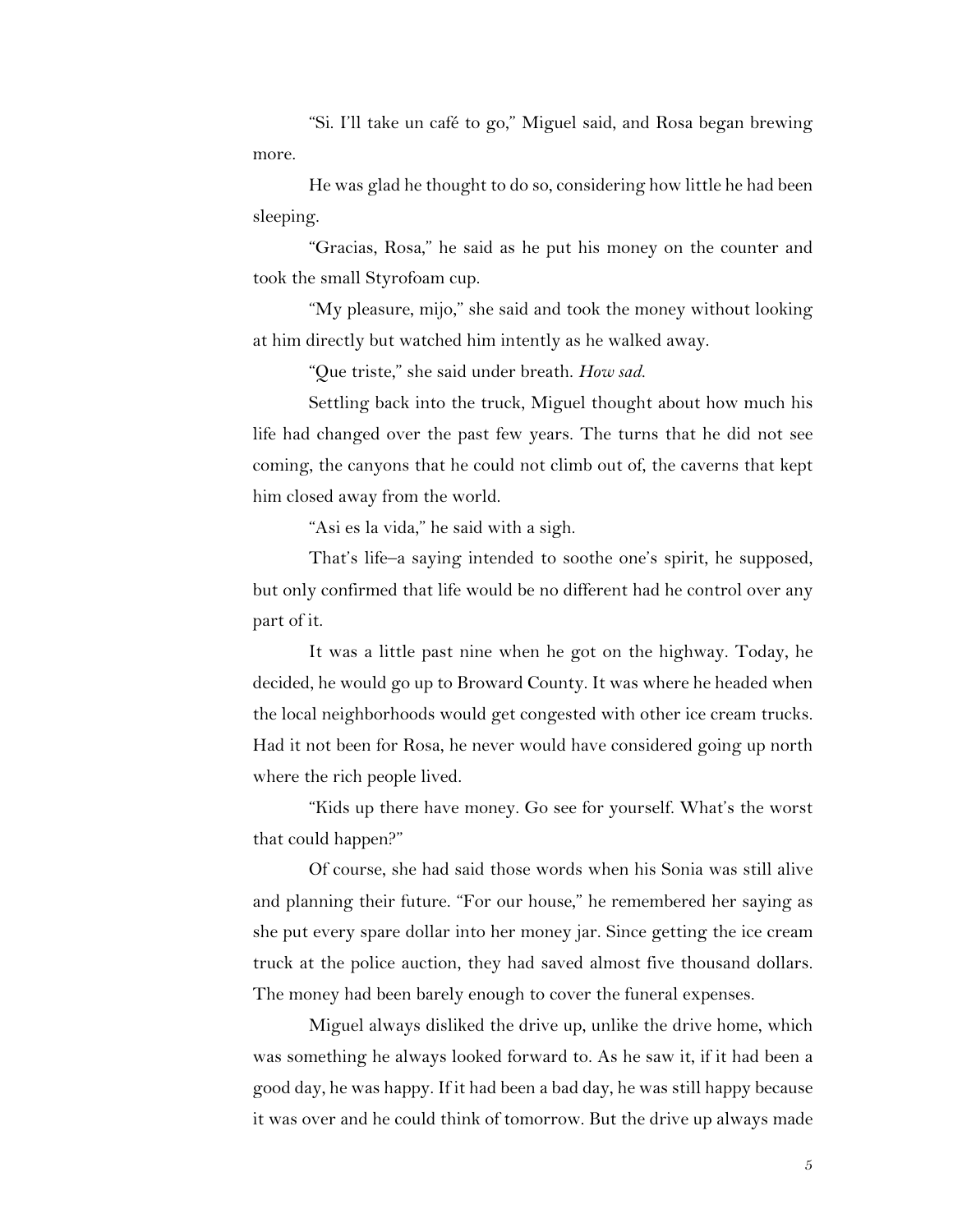him feel uncomfortable. The huge houses, the parents, always intimidated him. One time a woman even asked if he could break a hundred-dollar bill. Of all the things he could have said, he chose, "No. Tomorrow," almost as if she were asking for a flavor he had run out of. Even the children, at times, made him feel less than.

Still, Rosa had been right. He rarely saw other ice cream trucks in those neighborhoods. For a time, Miguel anxiously drove the streets, fearful that there was a law he was breaking. Then one day a policeman bought two Eskimo Pies from him.

As Miguel approached his usual exit, he remembered that he had wanted to try a new neighborhood another exit up. It seemed to him that the further north he went, the more money there was. Today would be the day for him to test his theory. Besides, finding a neighborhood would be easy. He would simply follow the sounds of sprinklers and laughing children.

Once off the highway, Miguel looked and listened for a suitable street to turn onto. He found one by the name of Sonrisa Drive.

Normally an ice cream man would, at that time, turn on the music that would announce his presence to the children. The very music that would draw the little ones to him like sailors drawn by the songs of mythical sirens.

Sadly, the contraption that created music was not working and Miguel did not have the money to fix it. As a substitute, he put a cassette in the ice cream truck's tape player and raised the volume as high as it would go. It did not work as well and made him grate his teeth from annoyance, but it was better than hearing the rasping of the truck's tortured engine. Who would be drawn to that sound, he would think to himself and smirk. Mechanics?

Miguel turned down a street lined with huge palm trees. He drove slowly as he looked at the houses that were bigger than the ones in his usual neighborhoods.

"Coño!" he said with amazement as he looked at the huge homes.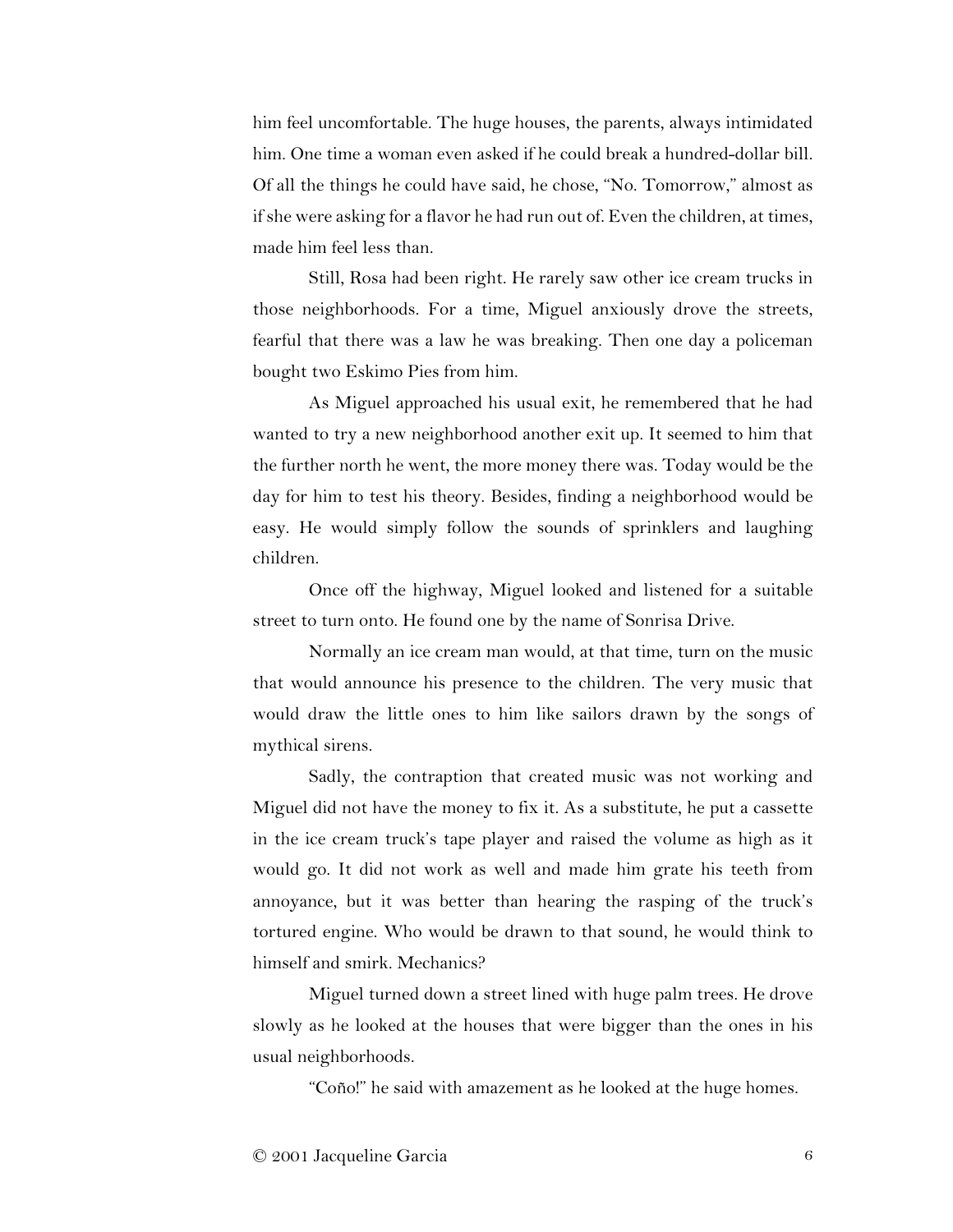It was a neighborhood de dinero. So amazed was he at the grandeur of the homes that at first he did not hear the little girl who was running beside the truck. After a few seconds, he saw her in his rearview mirror and pulled over.

The little girl ran up, huffing. Miguel walked to the back and slid the counter's door open.

"I am sorry," he said, leaning on the counter. "I did not see you."

"It's okay," she panted, her ponytail coming more undone with every breath.

"What would you like?"

It was his favorite question to ask the children, and the reason he liked what he did, at least, when he remembered to like it. He enjoyed the expressions it would produce on their impatient faces, their tongues licking at lips that eagerly anticipated the cold sweetness. What would they like? It was as if he were opening a world of possibilities for them instead of an innocent freezer door.

"I need to think a minute," said the chubby little girl.

Miguel smiled. He wondered where she had come from. She was most clearly Latina. Miguel reasoned she was the daughter of a maid. In that neighborhood, a Latino homeowner would be unlikely.

"Do you have everything on that sign," she asked, pointing with two crumpled dollar bills.

"That is a very good question. I will check," Miguel said, although he knew quite well that he had everything except Rocket Pops. Still, he felt like being playful.

Miguel opened the doors of the freezer as if he were a magician about to conjure up its contents. He pulled out samples of each like rabbits from a black top hat, an action accompanied with appropriate amazement from the little girl.

"Let me see. Yes, I seem to have everything."

"I don't see a Rocket Pop," she said, standing on her tiptoes, surveying the sweet display on the counter.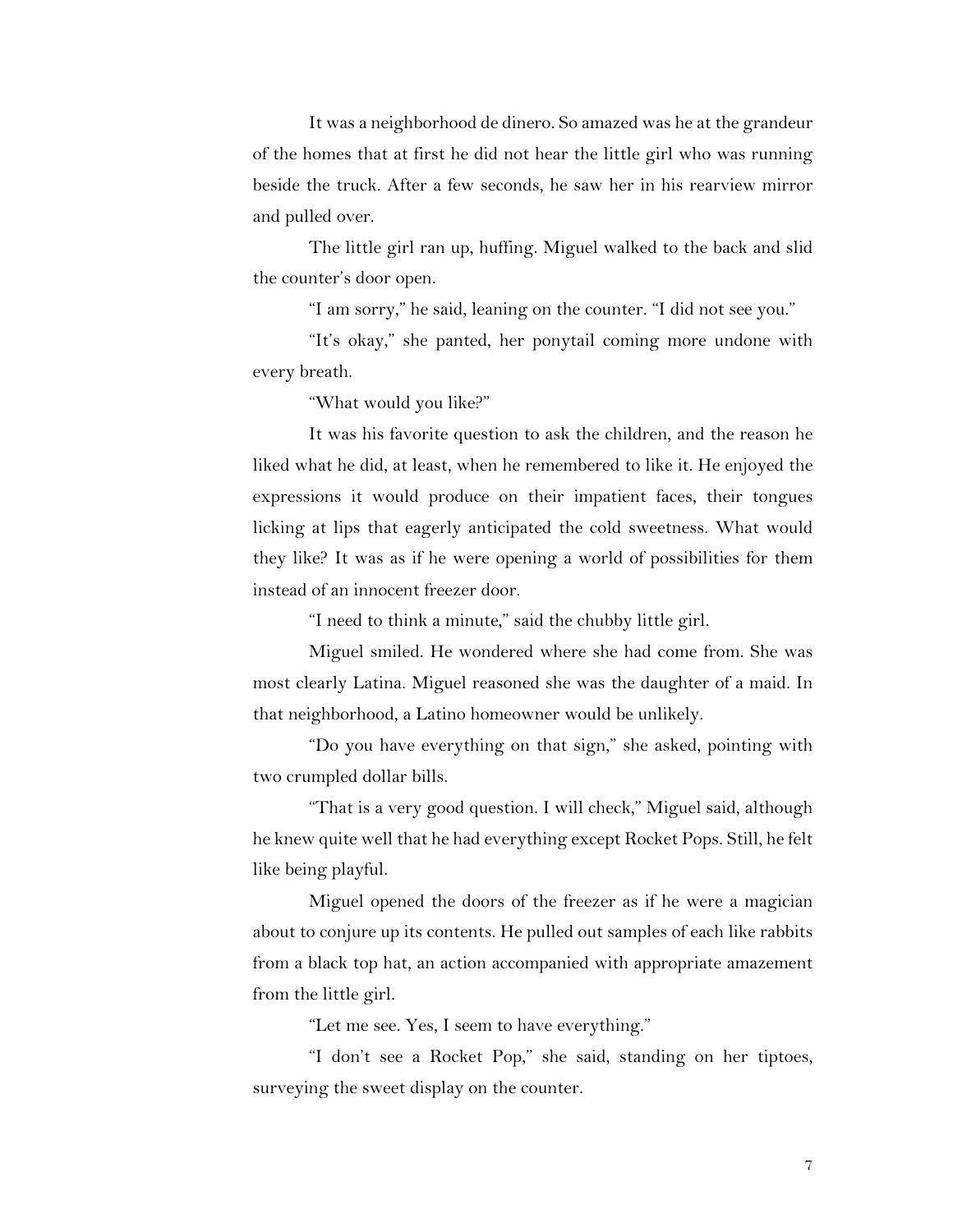"Ah! You are right!" Miguel said with a snap of his fingers. "I sold my last one to the President of the United States."

The little girl smiled, knowing it was a lie, and loving that he had told it.

"You're making that up!"

"Not at all. Rocket Pops are the only ice creams the President of the United States is allowed to eat. Tell me," Miguel said, "what are the three colors in a Rocket Pop? If you get it right, I will give you an ice cream for free."

The little girl thought a moment, her eyes creeping to the corner of her head toward the pictures on the side of the truck.

"Red, white, and blue!" she yelled.

"Very good! Red, white, and blue. The colors of the American flag. Congratulations! Now, what would you like?"

"An Orange Push-Up, please."

Miguel pulled it from the stack and handed it to her. He did not know why, but he was thoroughly enchanted with the girl. Perhaps it was because she was so much like him, misplaced.

"Why don't you play any music?" she said as she tore the top off.

"I am afraid it is broken."

"Can't you fix it?"

"Yes, but that costs money."

The little girl looked down at the grass and the drops of ice cream that were settling on the blades like rain. She leaned on the truck and placed the two dollars on the counter. Miguel looked at them.

"What is this?"

"To help you fix your music."

The tenderness of the action made Miguel smile warmly. He looked at the little girl and said, "Thank you. That is very nice of you, but it is okay."

"Are you sure?"

"Yes, thank you."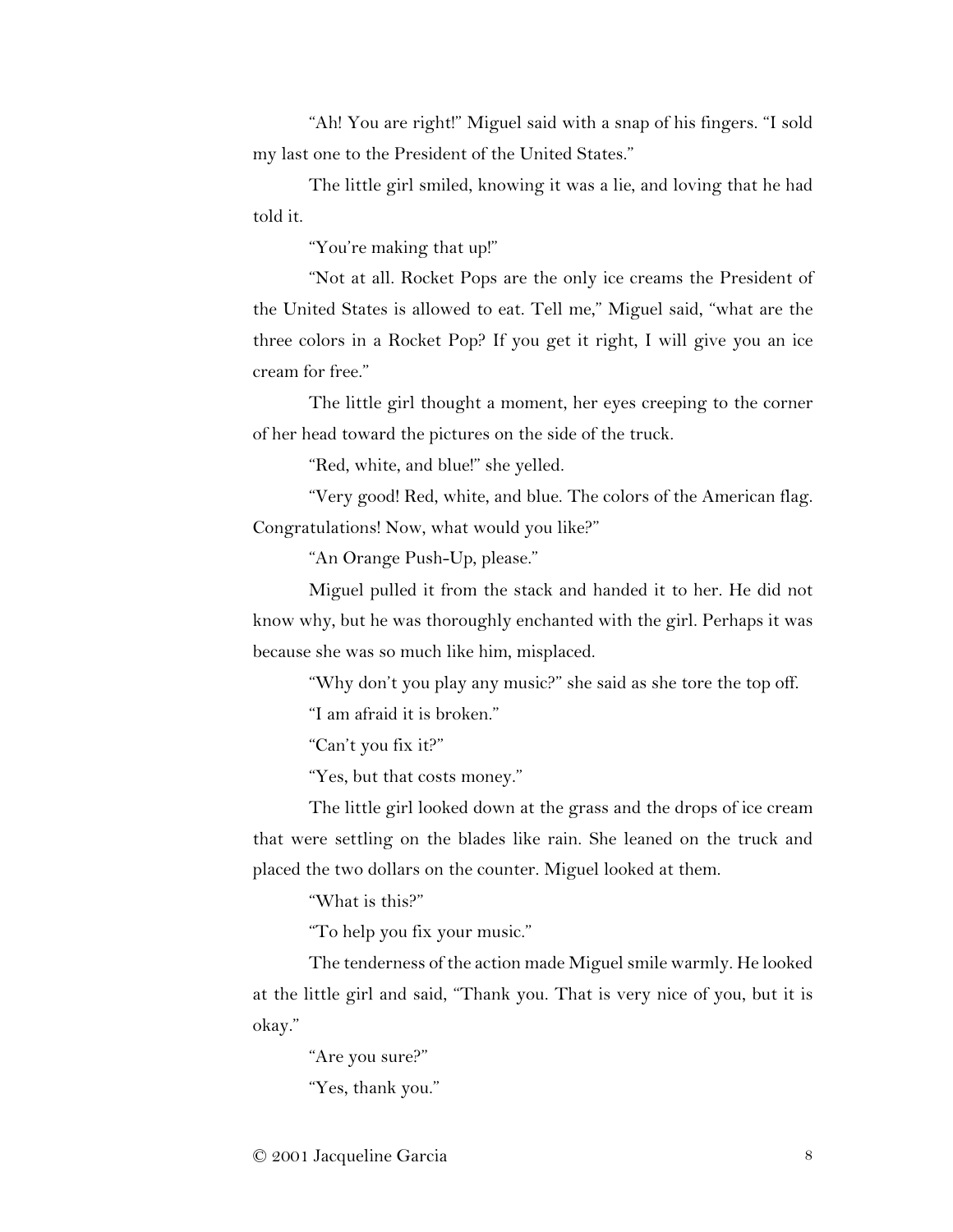The little girl shrugged her shoulders and took the money she was obviously determined to spend.

"Can I see if my mother wants an ice cream?"

"Certainly."

"Okay. I'll go ask her what kind she wants. Don't leave."

"I will stay right here."

"Cuantos años tiene?" he said to himself as she ran into the house with the peach-colored door.

How old could she be? Seven? Perhaps eight years old? Miguel sighed deeply as a distant, unwelcomed memory barged into his thoughts. It was a memory that sent him back as many years, he was sure, as the little girl had been alive. He had hoped that one day he would forget the whole thing. But then, how could someone forget the unforgettable?

\*\*\*

Eight years ago, when he and Sonia had first arrived on the shores of America, they were happy beyond words. He and his wife had not only escaped Cuba, but also the misery that penetrated the hearts of the men and women who saturated its soil with labored sweat.

It was not until they were both examined by U.S. immigration that they learned Sonia was two months pregnant. They had no money, no way of taking care of a child, nothing but each other. And although their love was enough to sustain the souls of a million children, it was not enough to nourish the body of one. Circumstances, then, determined that they would have to put their child up for adoption.

The seven months before the birth of what would be a girl, Sonia and Miguel lived in a small, furnished apartment provided by the adoption agency. Neither one of them smiled very often during that time, nor did they enjoy much of anything–Sonia would cry on a regular basis. Whenever they went out in public and were asked about the baby, they would change the subject. In many ways, they did their best to ignore it altogether. But, the little thing inside Sonia would not have it. She would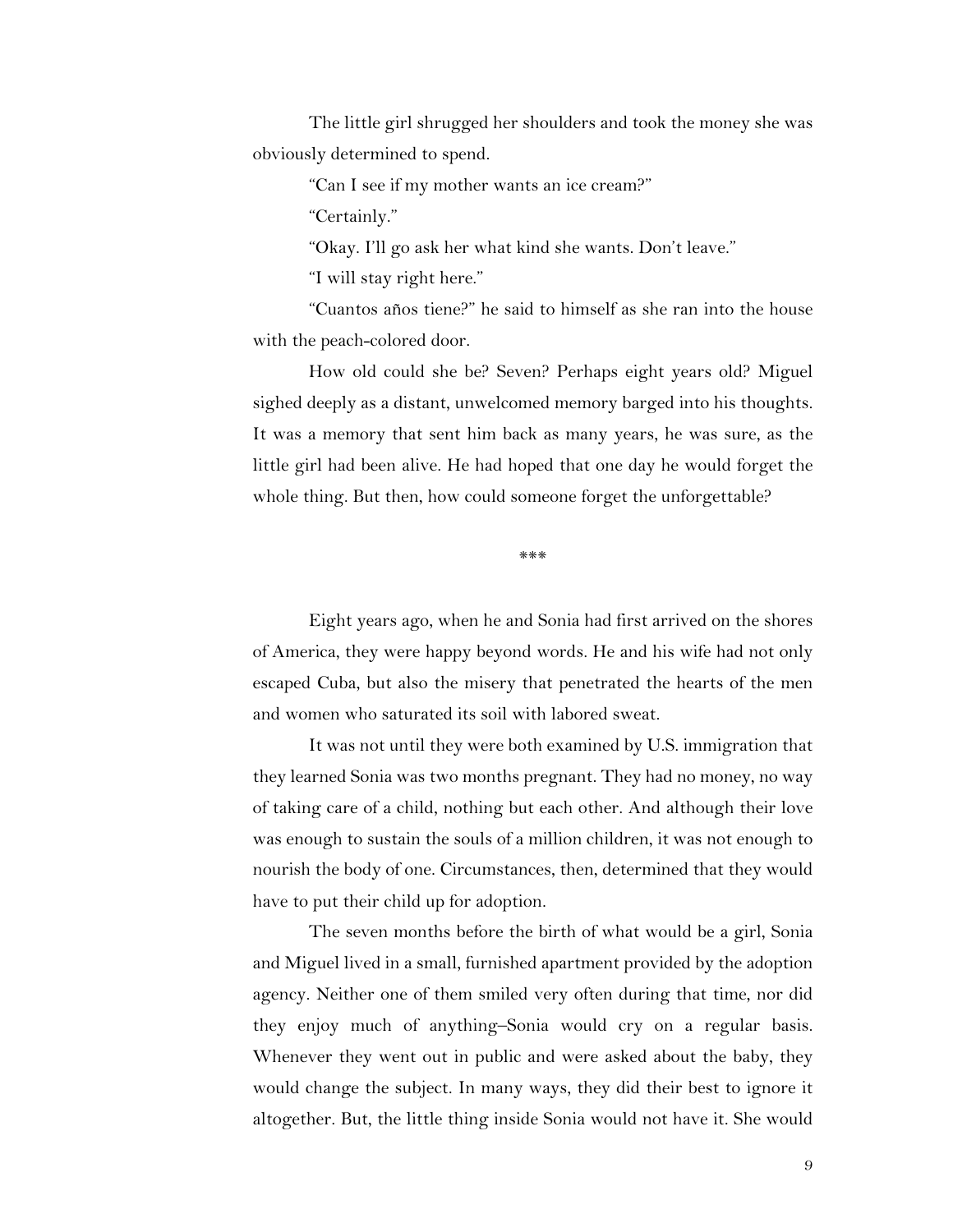kick until her mother's stomach was rubbed. It would be those times, when Miguel would run his hands along his beautiful wife's belly, that he would feel both the elation and heartache of fatherhood.

\*\*\*

The little girl ran back.

"She didn't know what she wanted so she's going to come out," she said. "What's your name?"

"My name?" he repeated, surprised. "Miguel."

"Hello, Miguel. I'm Patricia."

"Very nice to meet you, Patricia," Miguel said and extended his hand to her.

"I like the way you say it in Spanish. It sounds nice."

"Doesn't your mother say it Spanish?" Miguel asked.

"No. My mother isn't Latina like me. I was adopted."

"You were?"

Patricia nodded.

"Yes."

"How old are you, Patricia?" he asked, trying hard to keep the feeling in his heart from his voice.

"Eight years old. I'm going to be nine September tenth."

"The tenth?" repeated Miguel.

*It could not be. No. It could not*, he heard a voice inside his head say. It was a coincidence. It was the fantasy of a man with nothing in his life except an ice cream truck. He looked at the girl. The dark hair, the dark eyes, the features in her face that should have made her a stranger, but somehow did not.

"Hello!" a woman called out.

Miguel looked up and saw a very tall, very non-Hispanic woman walking toward him. Patricia ran and grabbed the woman's hand.

"Mom! Come meet Miguel!"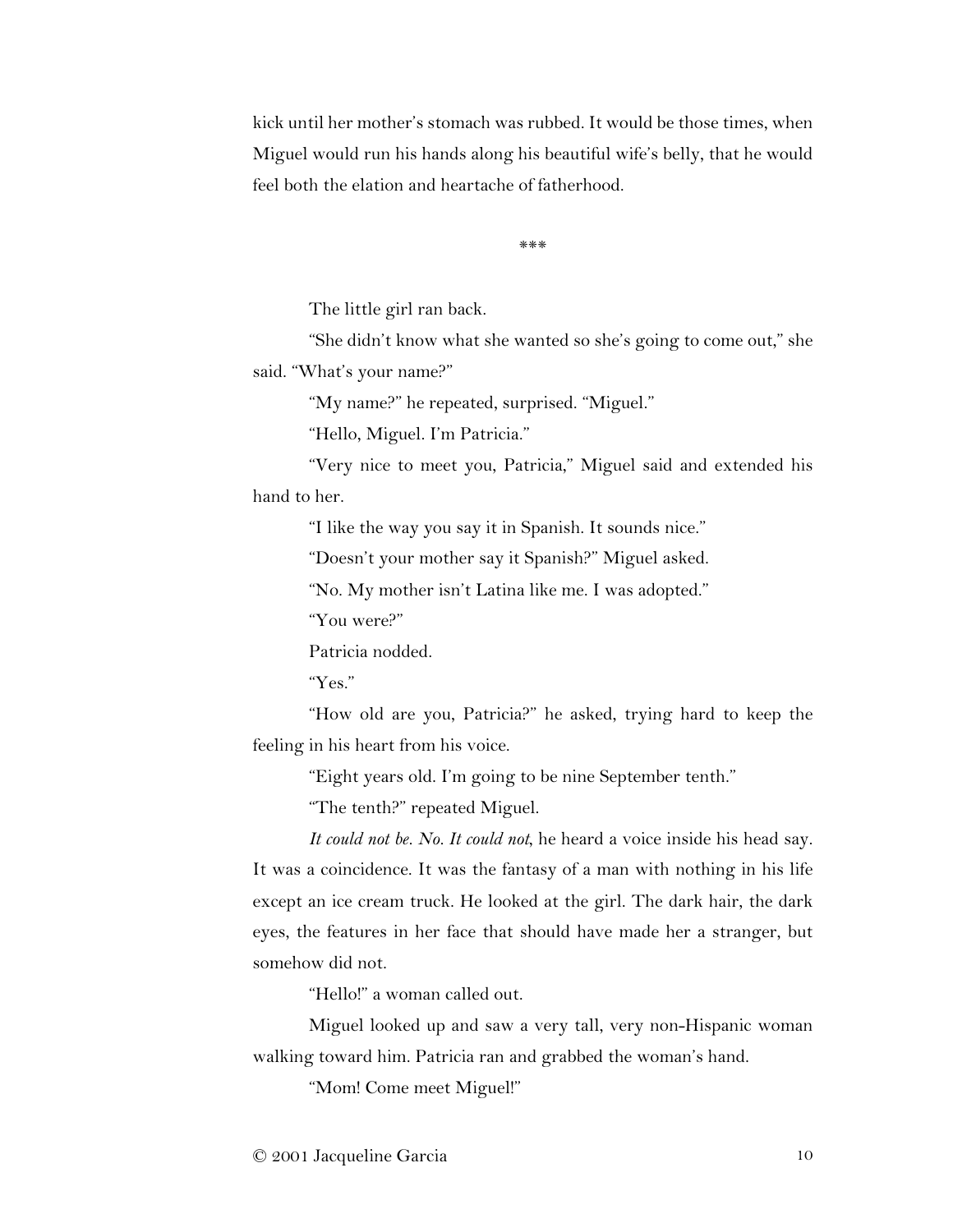Patricia led the woman to the truck. Miguel's mind was not only swimming but caught in a riptide.

"Miguel, this is my mom. Miguel is Latina, like me."

The woman smiled at her daughter. "Yes, he is," she said as she winked at Miguel. "But he's not Latina, he's Latino. With an "o." It's masculine."

"Oh."

The woman looked at Miguel who, up to that point, had heard nothing but the rush of the blood in his veins as clearly as if it were a raging river he was standing in the middle of.

"Are you all right?" the woman asked, concerned.

"Yes," Miguel lied.

"You look very pale."

"Do I? It is the heat. I think I need to sit down."

"Sit here, Miguel," Patricia said. "I'll sit with you."

Miguel stepped out of the truck and breathed deeply. He walked over and sat on the grassy curb.

"Would you like me to call an ambulance?" she asked.

"No, no. I am fine."

"Let me get you some water, then."

"Thank you. That is very kind of you."

The woman left. Patricia remained seated next to him. She looked worried.

"I am fine, Patricia. It just gets hot in the truck sometimes."

"If you say so."

Miguel did not want to ask the little girl any questions, but he could not help it.

"So, your parents, they told you were adopted? And that is okay?"

"Oh, sure. They picked me special. My birth parents couldn't take care of me, so my mom and dad had to help them."

The words she said, how easy they were. How very simple it all was in her eyes, clear and unclouded by sacrifice. He envied her.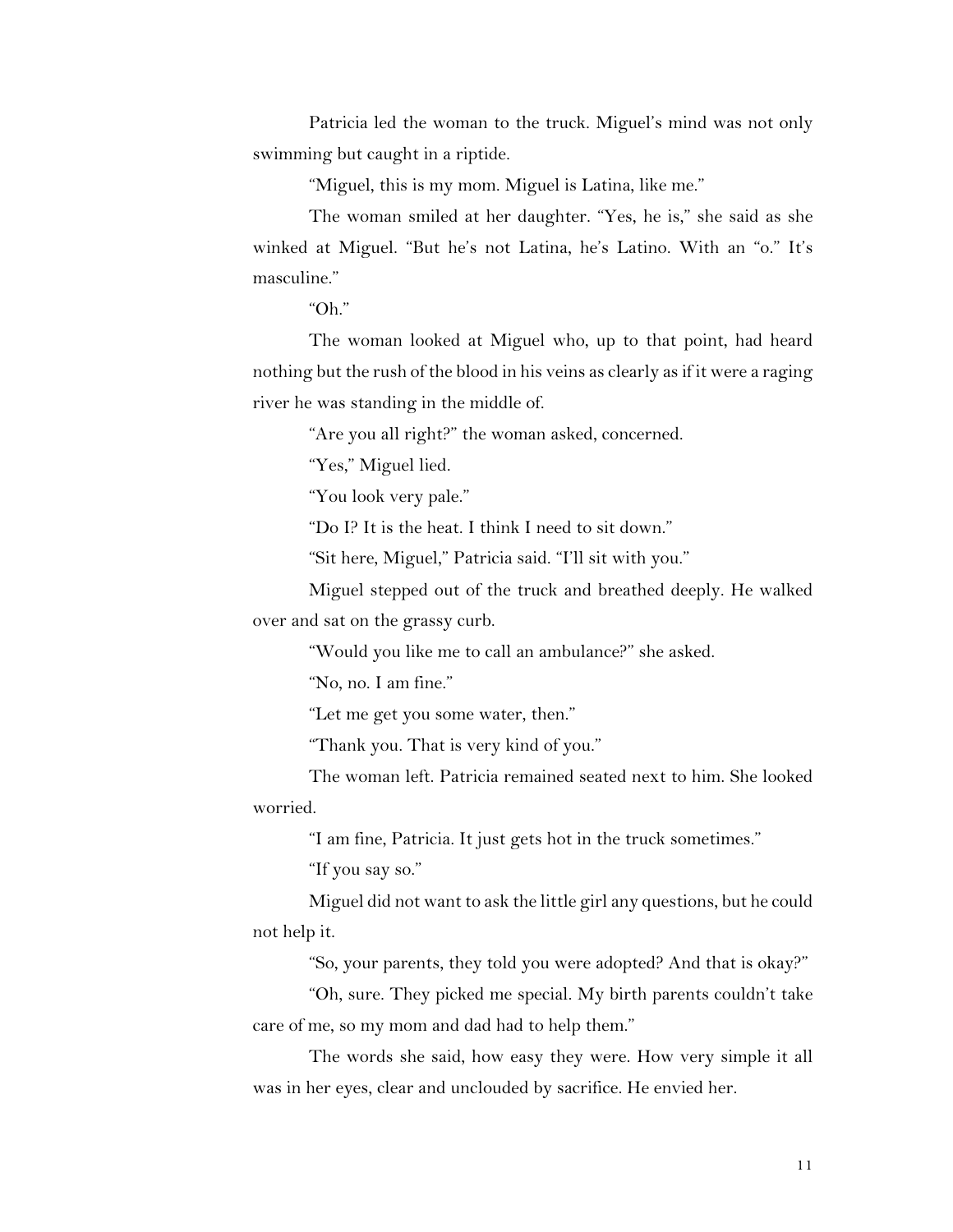"I am sure your birth parents were very sad to give you away," he said, stumbling over the word "birth."

"You look sad, Miguel," Patricia said, her hand on his shoulder.

"Oh, no. I am fine," he replied, forcing a smile on his face, distant from the emotion in his heart.

"Here you are," the woman said as she returned with a glass.

"Thank you. You are very kind."

Miguel knew the water would do nothing for what was wrong. Cool his throat, yes. But it was a placebo, a sugar pill. It could do nothing more.

He finished the water and stood up slowly, handing the glass back to the woman.

"Thank you very much."

"You're welcome."

"Do you want an ice cream? I would like to return your kindness."

"No, that's fine. I really came out to see what all the fuss was all about. Patricia came running in saying you gave her a free ice cream. I was, well..."

"You were concerned. You are a good mother. She is a very special little girl," Miguel said as he got back in the ice cream truck.

"Yes, she is. We are very lucky to have her."

"Mom!" Patricia suddenly shouted. She pulled her mother down, whispered in her ear, then said, "Can I?"

The woman paused briefly, then nodded.

"Don't go away, Miguel! I'll be right back!" Patricia yelled as she ran.

The woman smiled, then noticed that the phone she heard ringing in the near distance was hers.

"I'm sorry. I'm expecting a call from my husband. We're going to Disney World. Are you sure you're okay?"

"Yes. Thank you."

"All right, then. It was nice meeting you."

"You too."

© 2001 Jacqueline Garcia 12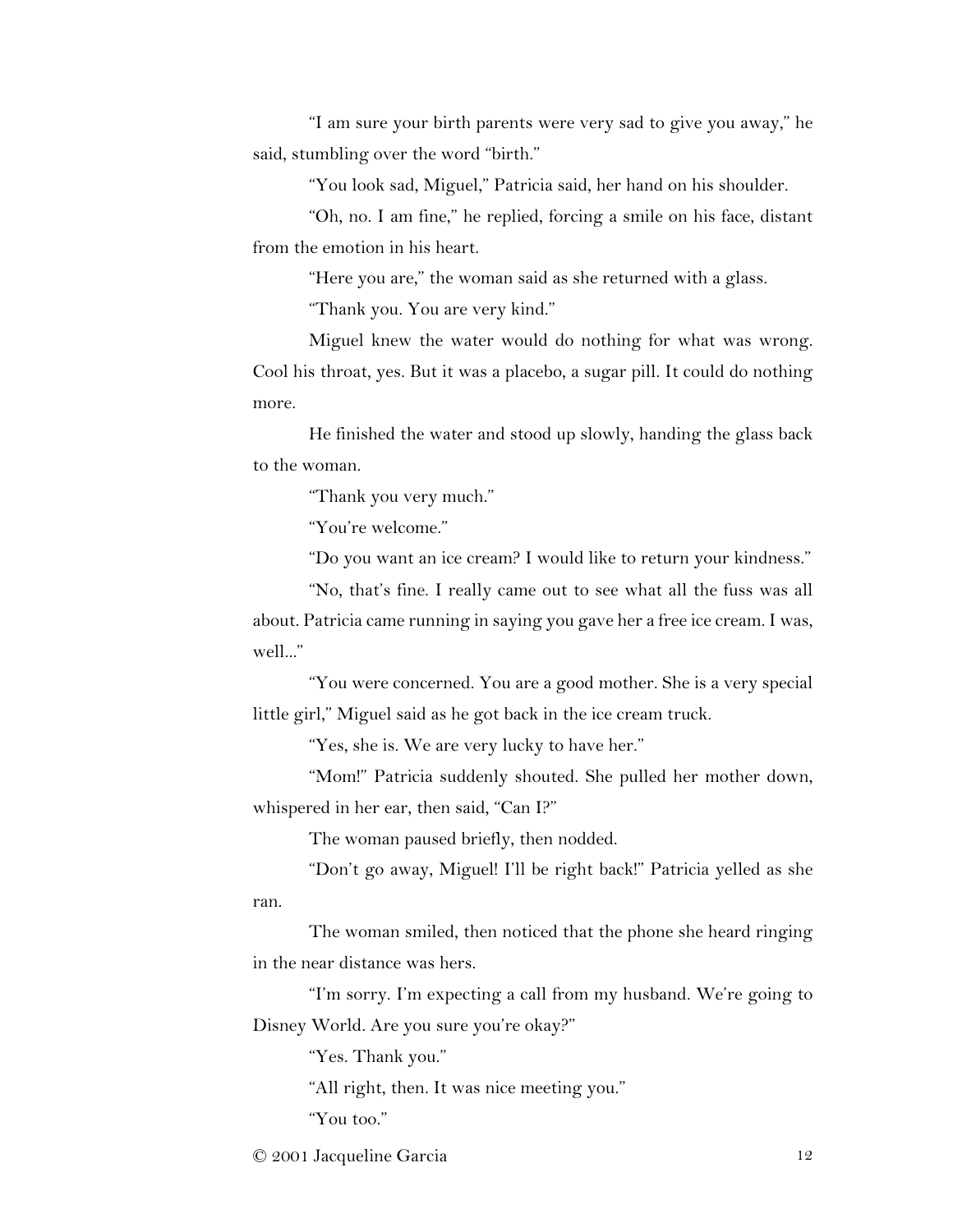Miguel stepped back inside his truck not knowing what to think or do. How strange life was, running unpredictably hot and cold, like the old water in his little apartment in Hialeah.

"Miguel!" Patricia called musically as she poked her head out her front door. "Cover your eyes!"

He did.

"Are they closed?"

"Yes."

After a moment, Miguel heard the little girl slide something onto the counter.

"Okay. You can look now!"

He uncovered his eyes and with a wrinkled brow picked up the box before him.

"Open it!" she said, smiling wider than he had ever seen a little girl smile.

Miguel carefully lifted the lid, releasing its contents.

"See? It's a music box," Patricia said proudly. "An ice cream man has to have music or else no one will know he's there."

Miguel held the box in his hand. The music was the sweetest melody he had ever heard. It embraced him.

"Do you like it?"

"Si. Gracias, Patricia," he said softly. "It is very wonderful."

"I have to go inside now. Will you come back and visit?" she asked. He nodded.

"Okay, Miguel. Adios! Thank you for the ice cream! I'll see you soon!" she said and ran back into her house.

Miguel walked to the front of the truck and put the music box, still playing, on the passenger's seat. He sat a moment and wiped his hands across his damp eyes.

As he drove away, Miguel knew he would not return, just as he knew Patricia would soon forget him. The only sign that he had ever been there would be a dustless little spot on a dresser where a music box once sat. In time, Patricia's memory of the music box itself would fade, along